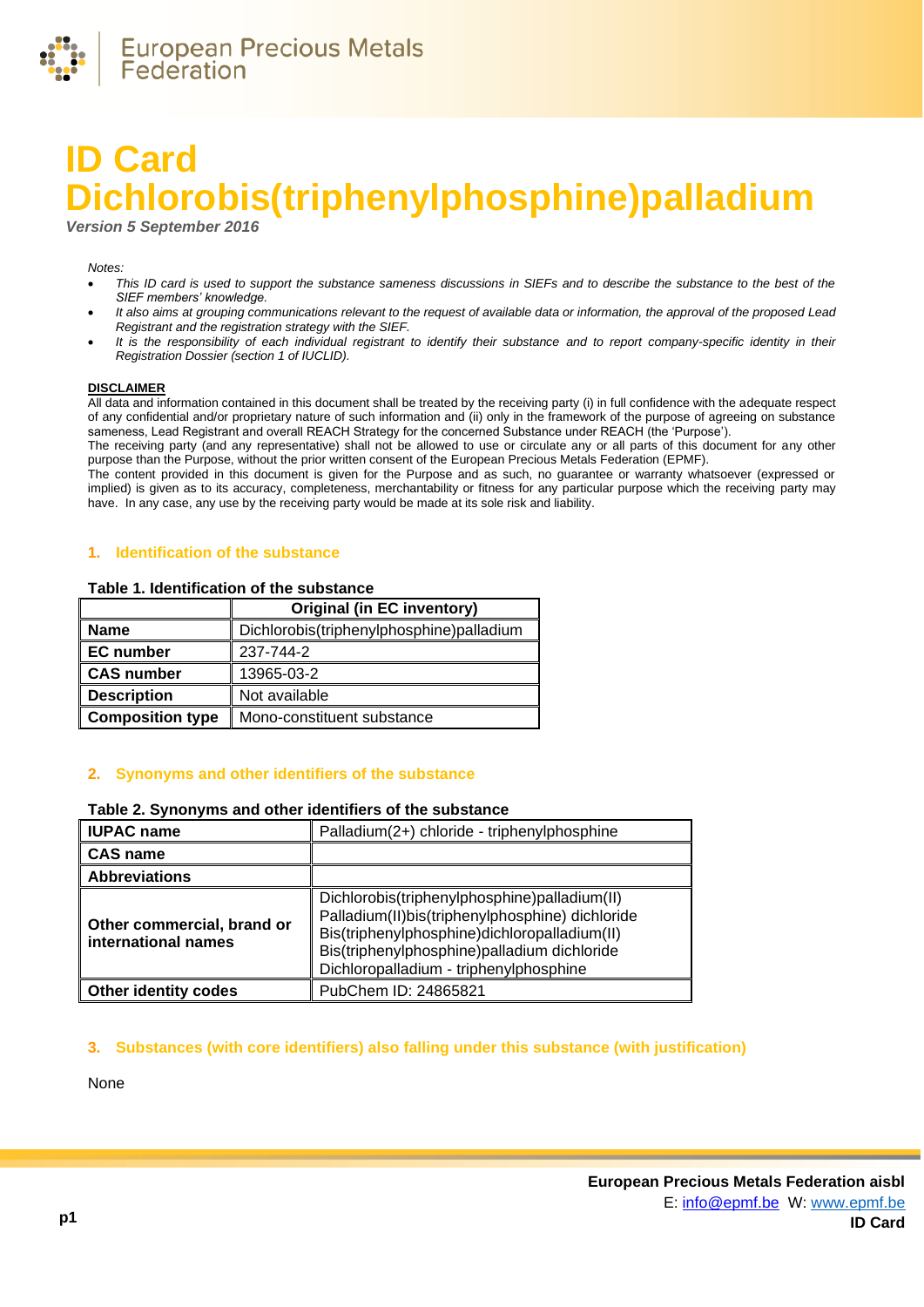

# **4. Information related to molecular and structural formula of the substance**

### **Table 3. Information related to molecular and structural formula of the substance**

| <b>Molecular formula</b>                                   | C36H30Cl2P2Pd                                                                                                              |
|------------------------------------------------------------|----------------------------------------------------------------------------------------------------------------------------|
| <b>Structural formula</b>                                  | <b>CI</b><br>CI                                                                                                            |
| <b>Smiles notation</b>                                     | $C1 = CC = C(C = C1)P(C2 = CC = CC = C2)C3 = CC = CC = C3.C1 = CC = C(C = C1)P(C2 = CC = CC = C2)C$<br>3=CC=CC=C3.Cl[Pd]Cl |
| <b>Optical activity</b>                                    | Not applicable                                                                                                             |
| Typical ratio of (stereo)<br>isomers                       |                                                                                                                            |
| <b>Molecular Weight /</b><br><b>Molecular Weight range</b> | 701,90 g/mol                                                                                                               |

# **5. Typical composition of the substance**

# <span id="page-1-0"></span>**Table 4. Typical composition**

|                         | <b>Name</b>                                                                                                                                                                                                                                     | Symbol /<br><b>Formula</b>             | Min & Max<br>concentrations<br>(%)§ | <b>Typical</b><br>concentration<br>(%)§§ |
|-------------------------|-------------------------------------------------------------------------------------------------------------------------------------------------------------------------------------------------------------------------------------------------|----------------------------------------|-------------------------------------|------------------------------------------|
| Main<br>constituent(s)* | Dichlorobis(triphenylphosphine)palladium                                                                                                                                                                                                        | C36H30Cl2P2Pd                          | $99 - 1003$                         | >99                                      |
| $Impurity(ies)$ #       | Several minor (especially metallic)<br>impurities which do not affect the<br>classification of the substance because<br>of their non-hazardous nature or<br>because they do not exceed the<br>classification cut-off limits in the<br>substance | e.g. Ag, Au, Cu,<br>Ir, Pb, Pt, Rh, Ru | $0 - 1$                             | ⊂ 1                                      |

**\*** ≥ 80 % (w/w) for mono-constituent substances; ≥ 10 % (w/w) and < 80 % (w/w) for multi-constituent substances.

**#** An impurity is an unintended constituent present in a substance, as produced. It may originate from the starting materials or be the result of secondary or incomplete reactions during the production process. While impurities are present in the final substance, they were not intentionally added.

§ Concentration ranges define the substance sameness criteria agreed by all Consortium Members in preparation of the communication with other SIEF members.

§§ Typical concentration refers to the representative sample used for testing.

 $$$  Corresponds to 15 – 15,2 % Pd.

The composition given above is typical and should therefore represent the majority of Dichlorobis(triphenylphosphine)palladium as manufactured and/or imported in the EEA market. Dichlorobis(triphenylphosphine)palladium containing less than 99 % Dichlorobis(triphenylphosphine)palladium may still be considered to be the same for the purpose of registration under REACH and may be referred to as impure Dichlorobis(triphenylphosphine)palladium to distinguish if from the typically pure Dichlorobis(triphenylphosphine)palladium.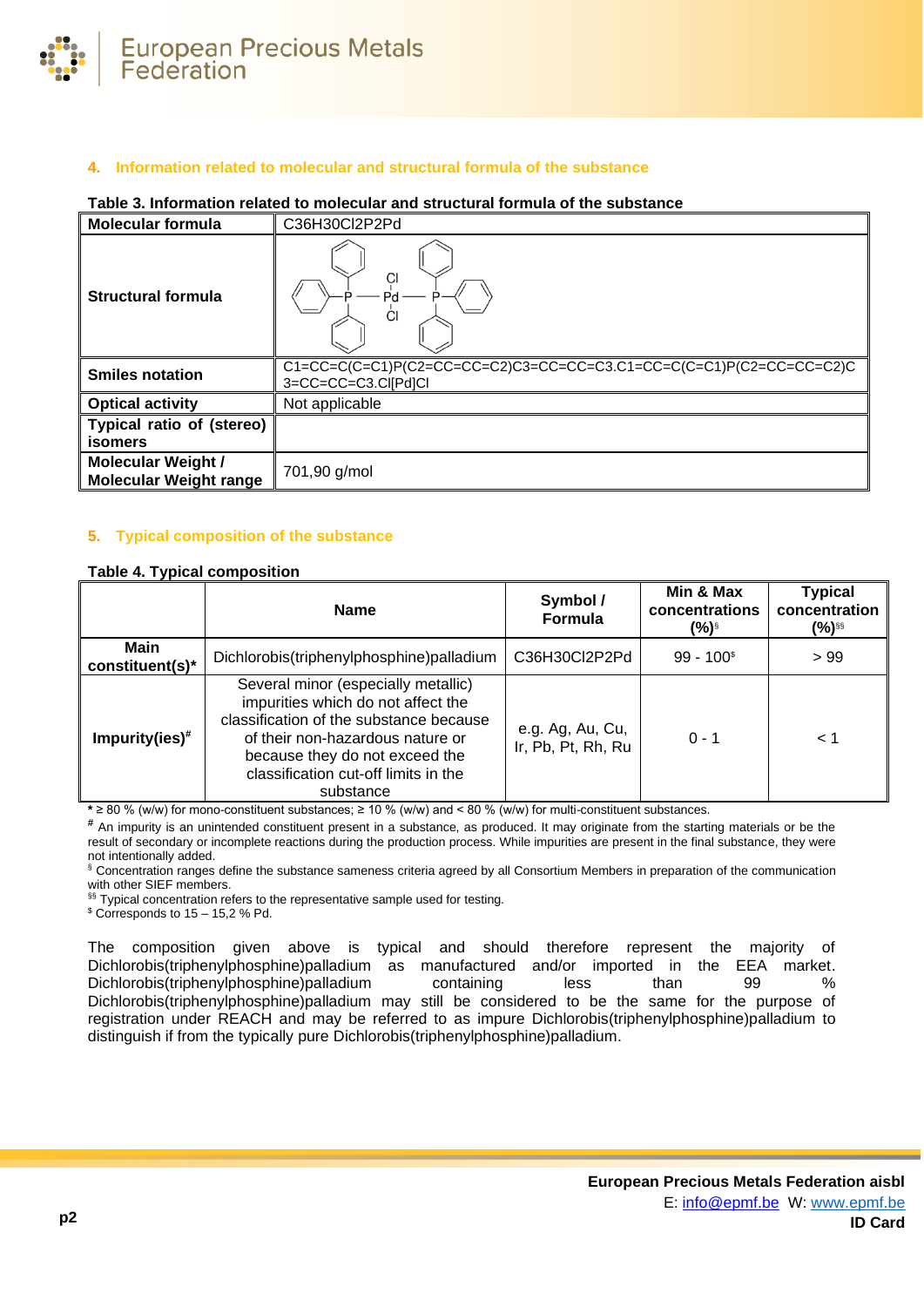

# **6. Information on appearance, physical state and properties of the substance**

| <b>Physical state</b>                  | Solid                          |
|----------------------------------------|--------------------------------|
| Physical form*                         | <b>Crystalline / Amorphous</b> |
| Appearance                             | Yellow powder                  |
| Particle size**                        | Fine to coarse powder          |
| Does the solid hydrolyse?#             | Yes / No                       |
| Is the solid hygroscopic? <sup>§</sup> | Yes / No                       |

# **Table 5. Appearance / physical state / properties of the solid substance**

**\*** Crystalline form: solid material whose constituent atoms, molecules, or ions are arranged in an ordered pattern extending in all three spatial dimensions. Amorphous form: solid material whose constituent atoms, molecules, or ions are randomly arranged.

Nanoform: particles in the size range 1 - 100 nm (for full definition of a nanomaterial, see [http://ec.europa.eu/environment/chemicals/nanotech/index.htm#definition\)](http://ec.europa.eu/environment/chemicals/nanotech/index.htm#definition). Fine powder: particles in the size range 100 – 2.500 nm. Coarse powder: particles in the size range 2.500 nm – 1 mm. Massive object: particles in the size range > 1 mm.

**#** Hydrolysis: decomposition (cleavage of chemical bonds) by the addition of water.

**§** Hygroscopic substance: readily attracts moisture from its surroundings in open air, through either absorption or adsorption. Cf. also water/moisture content i[n Table 4.](#page-1-0)

# **7. Analytical data**

Annex VI of REACH requires the registrant to describe the analytical methods and/or to provide the bibliographical references for the methods used for identification of the substance and, where appropriate, for the identification of impurities and additives. This information should be sufficient to allow the methods to be reproduced.

| <b>Parameter / Method</b>                | <b>Recommended for</b><br>substance identification | <b>Applicable</b> | Not applicable or<br>not recommended |
|------------------------------------------|----------------------------------------------------|-------------------|--------------------------------------|
|                                          | and sameness check                                 |                   |                                      |
| <b>Elemental analysis</b>                |                                                    |                   |                                      |
| ICP (ICP-MS or ICP-OES)                  | X                                                  |                   |                                      |
| Atomic absorption                        |                                                    |                   |                                      |
| spectroscopy (AAS)                       |                                                    |                   |                                      |
| Glow discharge mass                      |                                                    |                   |                                      |
| spectrometry (GDMS)                      |                                                    |                   |                                      |
| <b>Molecular analysis</b>                |                                                    |                   |                                      |
| Infrared (IR) spectroscopy               | X                                                  |                   |                                      |
| Raman spectroscopy                       |                                                    |                   |                                      |
| <b>Mineralogical analysis</b>            |                                                    |                   |                                      |
| X-Ray Fluorescence (XRF)                 |                                                    | X                 |                                      |
| X-Ray Diffraction (XRD)                  | X                                                  |                   |                                      |
| <b>Morphology and particle sizing</b>    |                                                    |                   |                                      |
| Electron microscopy (SEM,<br>TEM, REM)*# |                                                    |                   |                                      |
| Laser diffraction*#                      | X                                                  |                   |                                      |
| Particle size by other means             |                                                    |                   |                                      |
| (e.g. sieve analysis)#                   |                                                    |                   |                                      |
| Surface area by N-BET*#                  | X                                                  |                   |                                      |
| <b>Other</b>                             |                                                    |                   |                                      |
|                                          |                                                    |                   |                                      |

#### **Table 6. Analytical methods for identification of the substance**

\* Analytical techniques particularly (but not exclusively) relevant for nanomaterials.

# The choice of the technique for particle size depends on the size of the material as manufactured/imported/placed on the market/used.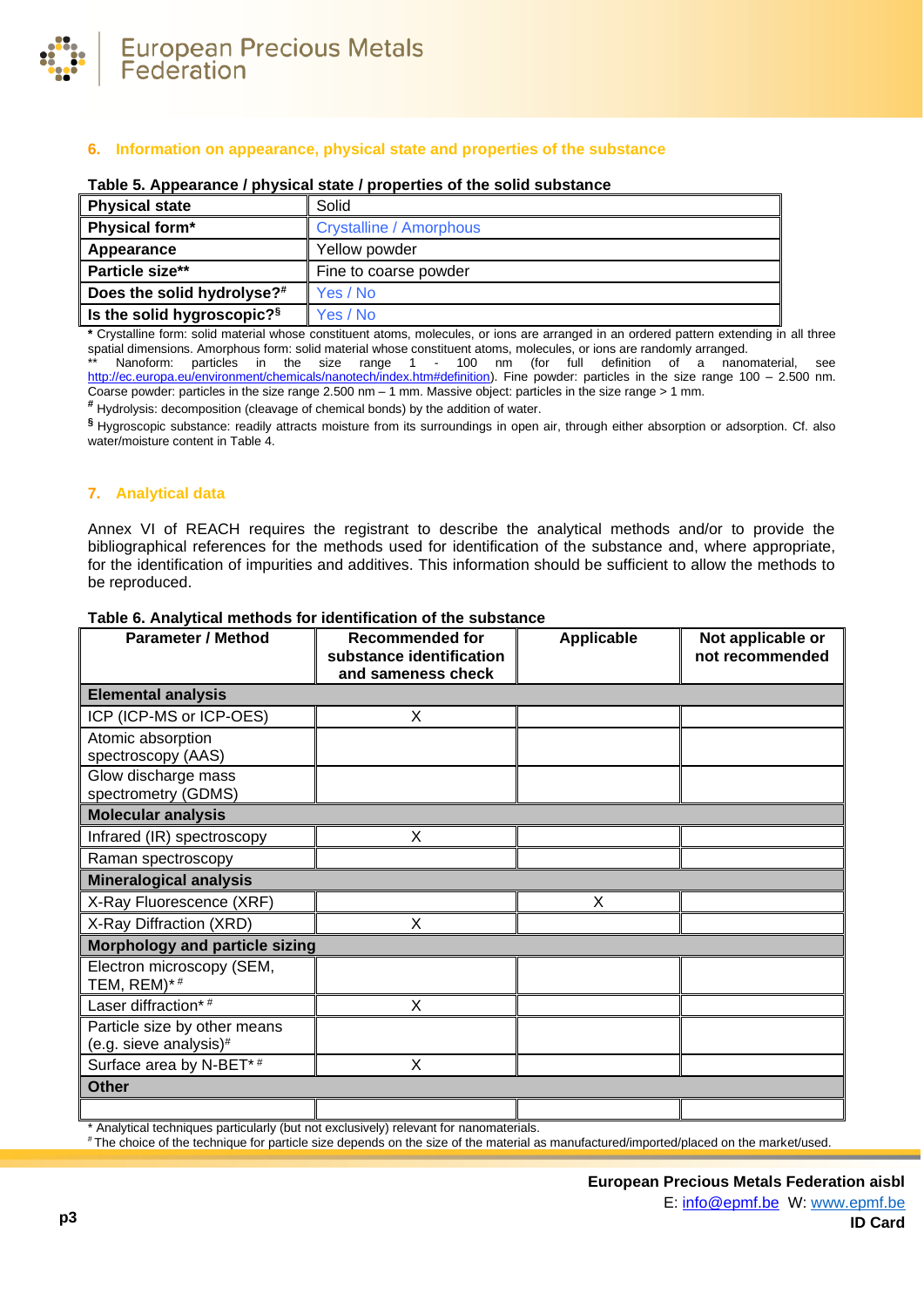

# **8. Lead Registrant**

Heraeus Deutschland GmbH & Co. KG (Germany) volunteers to be the Lead Registrant for Dichlorobis(triphenylphosphine) palladium. The EPMF will provide support to the Lead Registrant as laid down in the EPMF Agreement.

# **9. REACH Strategy**

The table below presents the overall Registration Strategy for Dichlorobis(triphenylphosphine)palladium based on the information available to the EPMF by the date given above on the document.

The Registration Dossier will be prepared for the highest substance status (information requirements associated to a substance or Article 10 Registration being higher than an intermediate handled under strictly controlled conditions or Article 17 or 18 one) and associated tonnage band.

The recap below therefore reflects the scope of work of the EPMF for Dichlorobis(triphenylphosphine)palladium and sets the minimum and maximum set of information that will be qathered and/or produced when preparing the Registration Dossier for gathered and/or produced when preparing the Registration Dossier for Dichlorobis(triphenylphosphine)palladium as described in this ID Card.

If higher information requirements are necessary, these can be included in the Registration dossier (if EPMF is made aware of these additional requirements in-time) as an update to the already submitted dossier.

| <b>Item</b>                     | <b>Description</b>               |
|---------------------------------|----------------------------------|
| <b>REACH category</b>           | Mono-constituent substance       |
| <b>Highest status</b>           | Substance                        |
| <b>Highest tonnage band</b>     | 1-10 $t/a$                       |
| <b>Information requirements</b> | Available / Existing + Annex VII |
| <b>Existing classification*</b> | Aquatic Chronic 4 (H413)         |
| <b>Registration deadline</b>    | 2018                             |

**Table 7. REACH strategy for the substance (basis for REACH Registration preparation)**

**\*** For the pure form, as in the REACH registration dossier

# **10. Scope of the Registration Dossier**

The uses included in this Registration Dossier are listed on the [EPMF website.](https://www.epmf.be/)

# **11. Analytical reference information**

Below the results of IR analysis of a reference sample.

Spectrometer: Infrared spectrometer Tensor 27 Spectral range: 4000 - 300 cm-1 Resolution: 2 cm-1 Scans: 32 scans Temperature: ambient